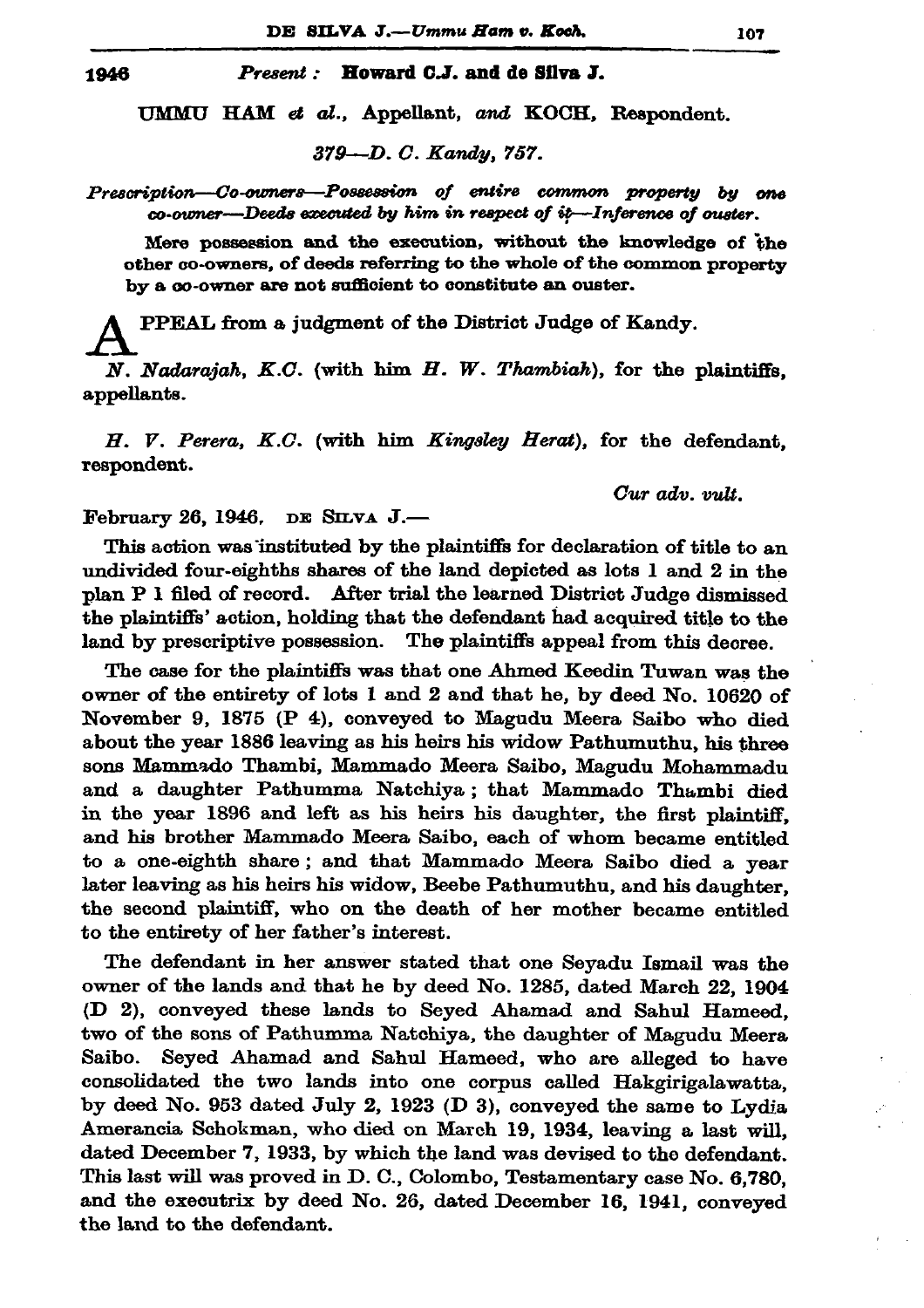At the trial it appeared that both parties traced their title to Nagudu Meera Saibo. Sevadu Ismail, the defendant's predecessor in title, had on deed No. 4934, dated July 17, 1900 (P 6), purchased from Pathumuthu. widow of Magudu Meera Saibo, and his daughter Pathumma Natchiva. their interests in these lands. The learned District Judge appears to have been under the impression that this deed purported to convey the entirety of the lands. It is not clear from the deed itself whether these parties purported to convey their interests in these lands or the lands themselves.

On March 22, 1904, Seyadu Ismail by deed No. 1284 (P 7) purchased Magudu Mohammado's rights which the latter had inherited from his father. Magudu Meera Saibo, in the two lands. It would appear from this that Seyadu Ismail was probably aware that the interests of the other heirs of Magudu Meera Saibo were outstanding. Seyadu Ismail, who was thus entitled to the shares of Pathumuthu, the widow of Magudu Meera Saibo, Pathumma Natchiya, his daughter, and Magudu Mohammado. one of the sons, purported to convey the entirety of the two lands to Seved Ahamed and Sahul Hameed, but the deed would be operative to convey only the shares to which Seyadu Ismail had acquired title.

It also appeared in evidence that Seyed Ahamed was married to the first plaintiff in 1906 and that he and Sahul Hameed were carrying on business in Ceylon and that their wives were living in India in one house along with the second plaintiff and her husband, the witness Rawanna Magudu Meera Saibo, who is a brother of Seyed Ahamed and Sahul It was also established that the two plaintiffs had never come Hameed. to Cevlon and that the first plaintiff was born on July 11, 1895, and that the second plaintiff was born on July 22, 1894. It was further proved that remittances had been made by Sahul Hameed from time to time for the maintenance of the plaintiffs.

As the defendant and her predecessors in title had title only to the shares of the widow, the daughter and one of the sons of Magudu Meera Saibo, she has to rely on prescriptive possession to establish her title to the balance shares. Therefore, the question which had to be decided was whether, in view of the minority of the plaintiffs and their absence beyond the seas, the defendant and her predecessors in title have had adverse and uninterrupted possession for a period extending to 30 years. The learned District Judge, after considering all the evidence before him, came to the conclusion that there had been adverse and undisturbed possession from the year 1904 and held that the rights of the plaintiffs had been lost owing to such possession.

In appeal it was argued for the plaintiffs-appellants that Seyed Ahamed and Sahul Hameed and their successors in title entered into possession as ĝo-owners and that in view of the authorities their possession cannot be regarded to be adverse unless there was proof of an ouster or something equivalent to an ouster. The appellants' Counsel relied on the well known case of Corea v. Iseris Appuhamy and others<sup>1</sup> in which their Lordships of the Privy Council held that a co-owner's possession was in law the possession of his other co-owners and that it was not possible for him to put an end to that possession by any secret intention in his mind;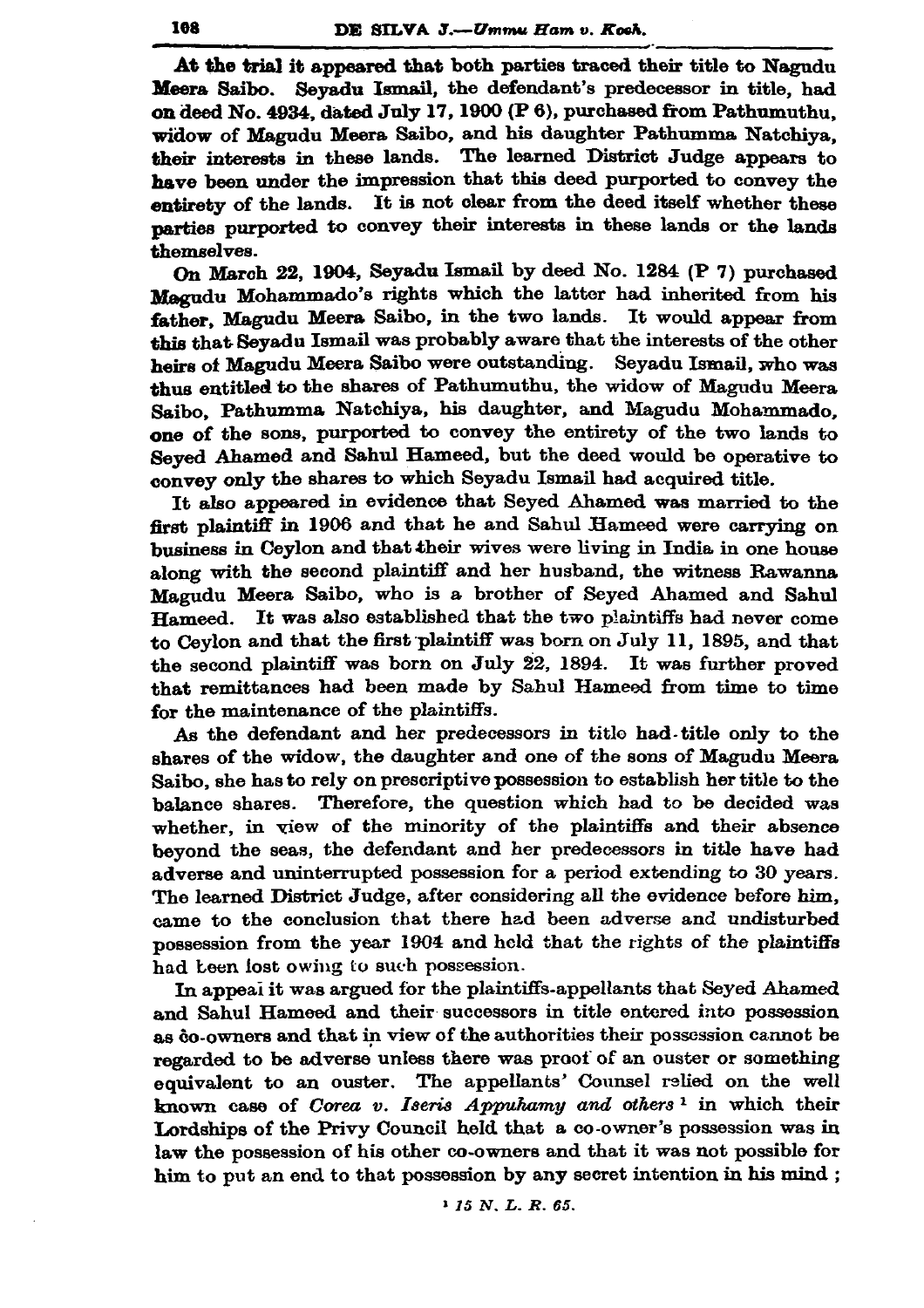nothing short of an ouster, or something equivalent to an ouster, could bring about that result. He also referred to the case of  $I. L. M.$  Cadija Umma and another  $v.$  S. Don Manis Appu and others  $\frac{1}{2}$ ; Cooray  $v.$  Perera  $\frac{2}{2}$ . and the case of Sideris and others v. Simon and others<sup>3</sup>. In the last. mentioned case all the previous authorities were reviewed and it was held that the question whether a presumption of an ouster may be made from long continued and undisturbed and uninterrupted possession is one of fact which would depend on the circumstances of each case. In the circumstances of that particular case it was held that possession from 1904 to 1942, though undisturbed and uninterrupted, was not sufficient to give a title by prescriptive possession. It is therefore necessary to consider whether there are any circumstances in this case which would amount to an ouster.

From 1904 to 1923 the property was possessed by Seved Ahamed and Sahul Hameed. Seved Ahamed is the husband of the first plaintiff whom he married in 1906 and second plaintiff was married to a brother of Seved Ahamed and Sahul Hameed in 1913. After their respective marriages the plaintiffs were being maintained from the general income of Seved Ahamed and Sahul Hameed but I agree with the learned Judge that the moneys remitted by them to their families in India were not remitted as the plaintiffs' share of the income from the property in question and that such remittances cannot be regarded to constitute an admission of the title of the plaintiffs. On the other hand, apart from the fact that the plaintiffs had received some benefit from the income of the property. the burden is on the defendant to prove some circumstance or incident from which it can be definitely inferred that her possession and that of her predecessors in title became adverse to the co-owners at some definite point of time.

The trend of judicial opinion in recent cases seems to be that mere possession and the execution of deeds referring to the whole land by a co-owner are not sufficient to constitute an ouster. In this case it is possible to hold that the acts of Lydia Schokman after her purchase. such as putting up buildings and letting such buildings on hire without reference to the other co-owners, would make it manifest that she was holding the land adversely to the other co-owners. But with regard to the period from 1904 to 1923 it is difficult to find any circumstance which would amount to an ouster of the plaintiffs. The learned Judge refers to the various mortgages and sales which are disclosed in the extracts of encumbrances (D 8), and from the fact that these encumbrances were paid off on the same day as that on which the transfer in favour of Seyed Ahamed and Sahul Hameed was executed infers that it .vems probable that it was intended that D 2 should pass title to the entirety of the lands.

At the time of the execution of D 2 the plaintiffs were about 9 and 10 years of age respectively and it is very unlikely that they were aware of any such intention or were capable of consenting to any arrangement by which they waived their rights in favour of Seved Ahamed and Sahul Hameed. It is true that these vendees had subsequently in 1905 and

 $140 N. L. R. 392.$ 

 $145 N. L. R. 455.$ 

 $346 N. L. R. 273.$